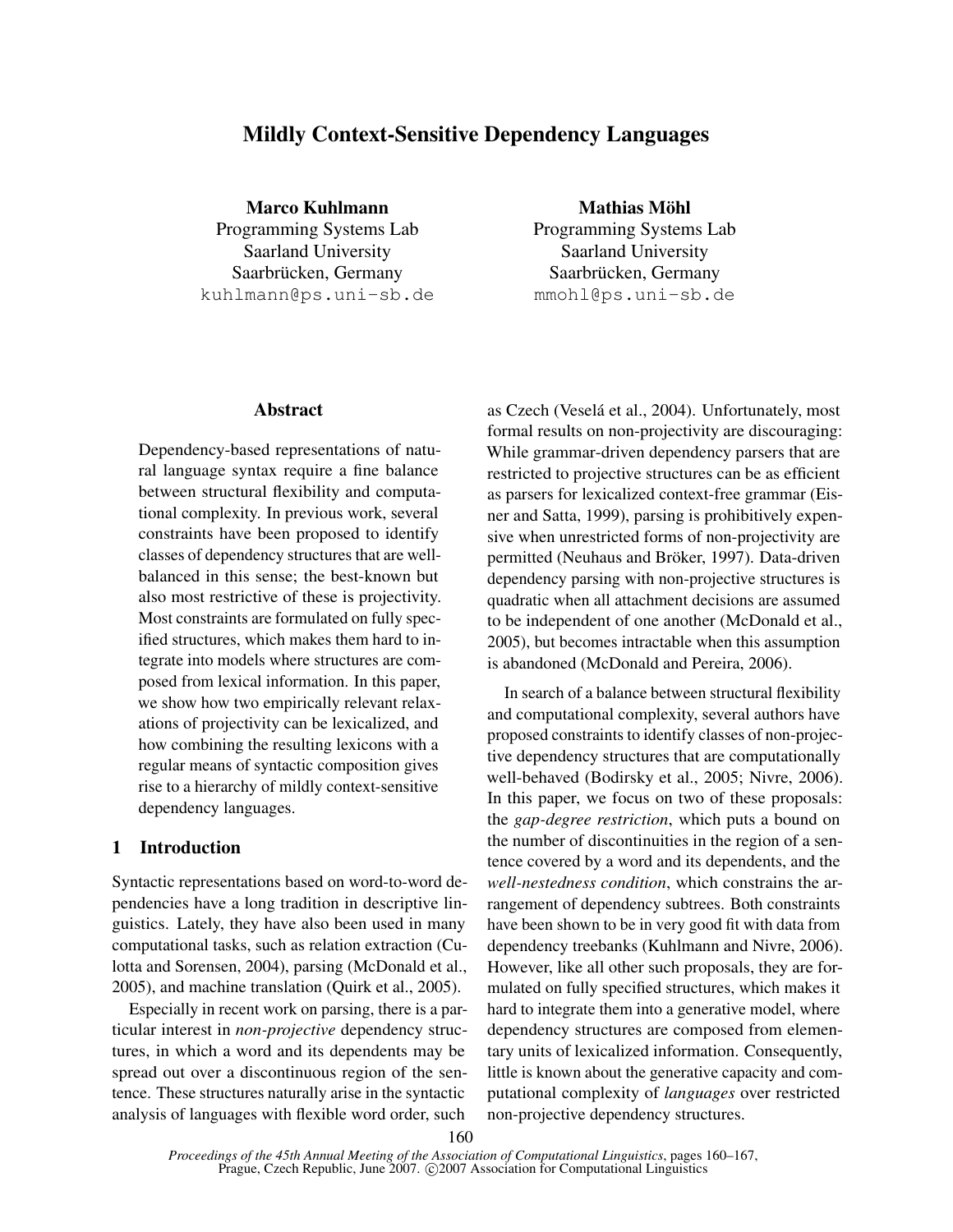Contents of the paper In this paper, we show how the gap-degree restriction and the well-nestedness condition can be captured in dependency lexicons, and how combining such lexicons with a regular means of syntactic composition gives rise to an infinite hierarchy of mildly context-sensitive languages.

The technical key to these results is a procedure to encode arbitrary, even non-projective dependency structures into trees (terms) over a signature of local order-annotations. The constructors of these trees can be read as lexical entries, and both the gap-degree restriction and the well-nestedness condition can be couched as syntactic properties of these entries. Sets of gap-restricted dependency structures can be described using regular tree grammars. This gives rise to a notion of *regular dependency languages*, and allows us to establish a formal relation between the structural constraints and mildly context-sensitive grammar formalisms (Joshi, 1985): We show that regular dependency languages correspond to the sets of derivations of lexicalized Linear Context-Free Rewriting Systems (LCFRS) (Vijay-Shanker et al., 1987), and that the gap-degree measure is the structural correspondent of the concept of 'fan-out' in this formalism (Satta, 1992). We also show that adding the well-nestedness condition corresponds to the restriction of LCFRS to Coupled Context-Free Grammars (Hotz and Pitsch, 1996), and that regular sets of well-nested structures with a gap-degree of at most 1 are exactly the class of sets of derivations of Lexicalized Tree Adjoining Grammar (LTAG). This result generalizes previous work on the relation between LTAG and dependency representations (Rambow and Joshi, 1997; Bodirsky et al., 2005).

Structure of the paper The remainder of this paper is structured as follows. Section 2 contains some basic notions related to trees and dependency structures. In Section 3 we present the encoding of dependency structures as order-annotated trees, and show how this encoding allows us to give a lexicalized reformulation of both the gap-degree restriction and the well-nestedness condition. Section 4 introduces the notion of regular dependency languages. In Section 5 we show how different combinations of restrictions on non-projectivity in these languages correspond to different mildly context-sensitive grammar formalisms. Section 6 concludes the paper.

# 2 Preliminaries

Throughout the paper, we write  $[n]$  for the set of all positive natural numbers up to and including  $n$ . The set of all strings over a set A is denoted by  $A^*$ , the empty string is denoted by  $\varepsilon$ , and the concatenation of two strings  $x$  and  $y$  is denoted either by  $xy$ , or, where this is ambiguous, by  $x \cdot y$ .

### 2.1 Trees

In this paper, we regard trees as terms. We expect the reader to be familiar with the basic concepts related to this framework, and only introduce our particular notation. Let  $\Sigma$  be a set of labels. The set of (finite, unranked) *trees* over  $\Sigma$  is defined recursively by the equation  $T_{\Sigma} := {\sigma(x) | \sigma \in \Sigma, x \in T_{\Sigma}^*}$  $\sum_{\Sigma}^*$  }. The set of *nodes* of a tree  $t \in T_{\Sigma}$  is defined as

$$
N(\sigma(t_1\cdots t_n)) := \{\varepsilon\} \cup \{iu \mid i \in [n], u \in N(t_i)\}.
$$

For two nodes  $u, v \in N(t)$ , we say that u *governs* v, and write  $u \le v$ , if v can be written as  $v = ux$ , for some sequence  $x \in \mathbb{N}^*$ . Note that the governance relation is both reflexive and transitive. The converse of government is called *dependency*, so  $u \le v$  can also be read as 'v depends on u'. The *yield* of a node  $u \in N(t)$ , |u|, is the set of all dependents of u in t:  $|u| := \{ v \in N(t) \mid u \leq v \}$ . We also use the notations  $t(u)$  for the label at the node u of t, and  $t/u$  for the subtree of t rooted at u. A *tree language* over  $\Sigma$  is a subset of  $T_{\Sigma}$ .

# 2.2 Dependency structures

For the purposes of this paper, a *dependency structure* over  $\Sigma$  is a pair  $d = (t, x)$ , where  $t \in T_{\Sigma}$  is a tree, and x is a list of the nodes in t. We write  $D_{\Sigma}$  to refer to the set of all dependency structures over  $\Sigma$ . Independently of the governance relation in  $d$ , the list x defines a total order on the nodes in  $t$ ; we write  $u \leq v$  to denote that u *precedes* v in this order. Note that, like governance, the precedence relation is both reflexive and transitive. A *dependency language* over  $\Sigma$  is a subset of  $D_{\Sigma}$ .

Example. The left half of Figure 1 shows how we visualize dependency structures: circles represent nodes, arrows represent the relation of (immediate) governance, the left-to-right order of the nodes represents their order in the precedence relation, and the dotted lines indicate the labelling.  $\square$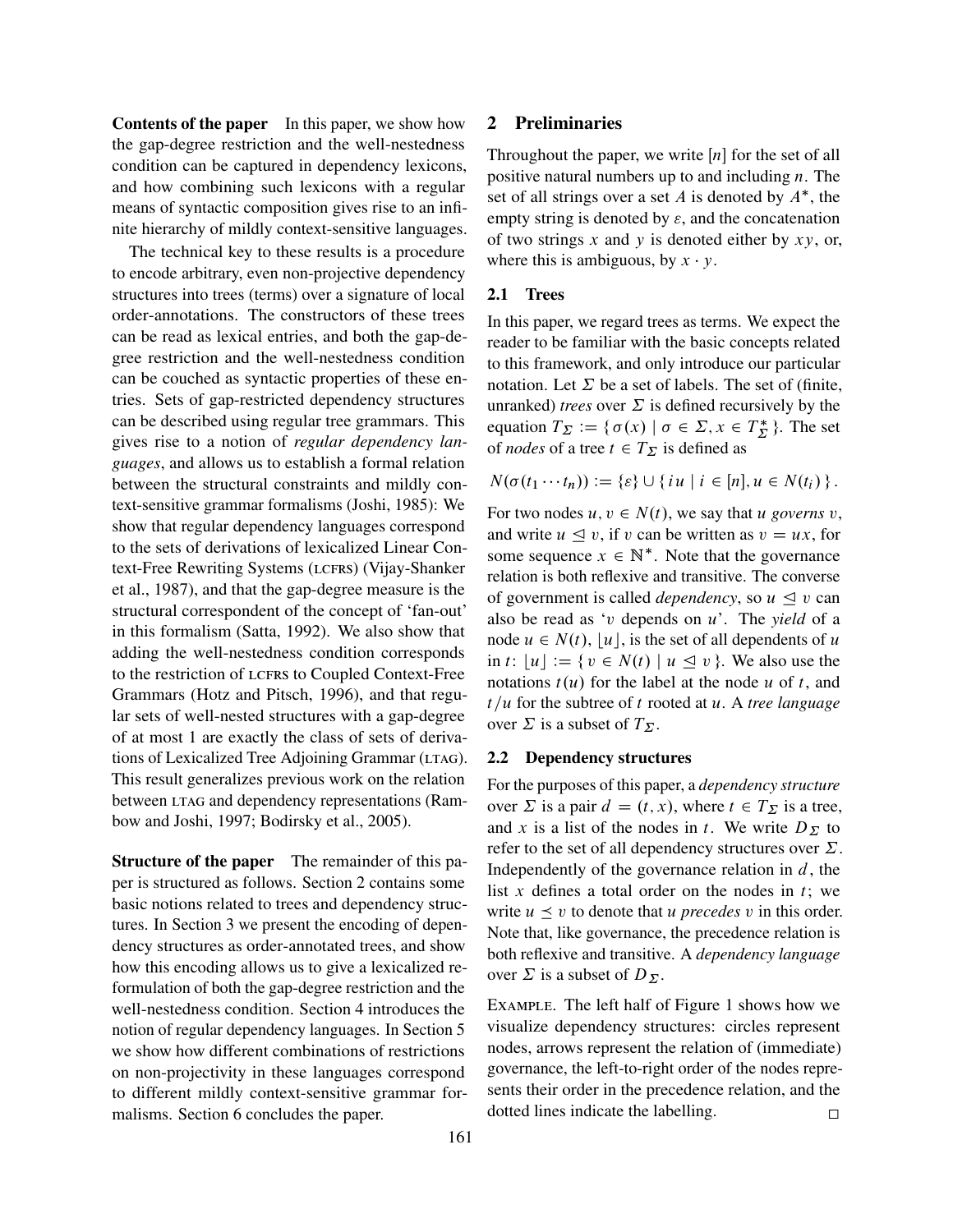

Figure 1: A projective dependency structure

### 3 Lexicalizing the precedence relation

In this section, we show how the precedence relation of dependency structures can be encoded as, and decoded from, a collection of node-specific order annotations. Under the assumption that the nodes of a dependency structure correspond to lexemic units, this result demonstrates how word-order information can be captured in a dependency lexicon.

### 3.1 Projective structures

Lexicalizing the precedence relation of a dependency structure is particularly easy if the structure under consideration meets the condition of *projectivity*. A dependency structure is projective, if each of its yields forms an interval with respect to the precedence order (Kuhlmann and Nivre, 2006).

In a projective structure, the interval that corresponds to a yield  $|u|$  decomposes into the singleton interval  $[u, u]$ , and the collection of the intervals that correspond to the yields of the immediate dependents of u. To reconstruct the global precedence relation, it suffices to annotate each node  $u$  with the relative precedences among the constituent parts of its yield. We represent this 'local' order as a string over the alphabet  $\mathbb{N}_0$ , where the symbol 0 represents the singleton interval [u, u], and a symbol  $i \neq 0$  represents the interval that corresponds to the yield of the  $i$ th direct dependent of u. An *order-annotated tree* is a tree labelled with pairs  $\langle \sigma, \omega \rangle$ , where  $\sigma$  is the label proper, and  $\omega$  is a local order annotation. In what follows, we will use the functional notations  $\sigma(u)$ and  $\omega(u)$  to refer to the label and order annotation of  $u$ , respectively.

Example. Figure 1 shows a projective dependency structure together with its representation as an orderannotated tree.

We now present procedures for encoding projective dependency structures into order-annotated trees, and for reversing this encoding.

Encoding The representation of a projective dependency structure  $(t, x)$  as an order-annotated tree can be computed in a single left-to-right sweep over  $x$ . Starting with a copy of the tree  $t$  in which every node is annotated with the empty string, for each new node  $u$  in  $x$ , we update the order annotation of  $u$ through the assignment  $\omega(u) := \omega(u) \cdot 0$ . If  $u = vi$ for some  $i \in \mathbb{N}$  (that is, if u is an inner node), we also update the order annotation of the parent  $v$  of  $u$ through the assignment  $\omega(v) := \omega(v) \cdot i$ .

**Decoding** To decode an order-annotated tree  $t$ , we first linearize the nodes of  $t$  into a sequence  $x$ , and then remove all order annotations. Linearization proceeds in a way that is very close to a pre-order traversal of the tree, except that the relative position of the root node of a subtree is explicitly specified in the order annotation. Specifically, to linearize an order-annotated tree, we look into the local order  $\omega(u)$ annotated at the root node of the tree, and concatenate the linearizations of its constituent parts. A symbol  $i$ in  $\omega(u)$  represents either the singleton interval [u, u]  $(i = 0)$ , or the interval corresponding to some direct dependent ui of  $u$  ( $i \neq 0$ ), in which case we proceed recursively. Formally, the linearization of  $u$  is captured by the following three equations:

$$
\begin{aligned}\n\text{lin}(u) &= \text{lin}'(u, \omega(u)) \\
\text{lin}'(u, i_1 \cdots i_n) &= \text{lin}''(u, i_1) \cdots \text{lin}''(u, i_n) \\
\text{lin}''(u, i) &= \text{if } i = 0 \text{ then } u \text{ else } \text{lin}(ui)\n\end{aligned}
$$

Both encoding and decoding can be done in time linear in the number of nodes of the dependency structure or order-annotated tree.

# 3.2 Non-projective structures

It is straightforward to see that our representation of dependency structures is insufficient if the structures under consideration are non-projective. To witness, consider the structure shown in Figure 2. Encoding this structure using the procedure presented above yields the same order-annotated tree as the one shown in Figure 1, which demonstrates that the encoding is not reversible.

162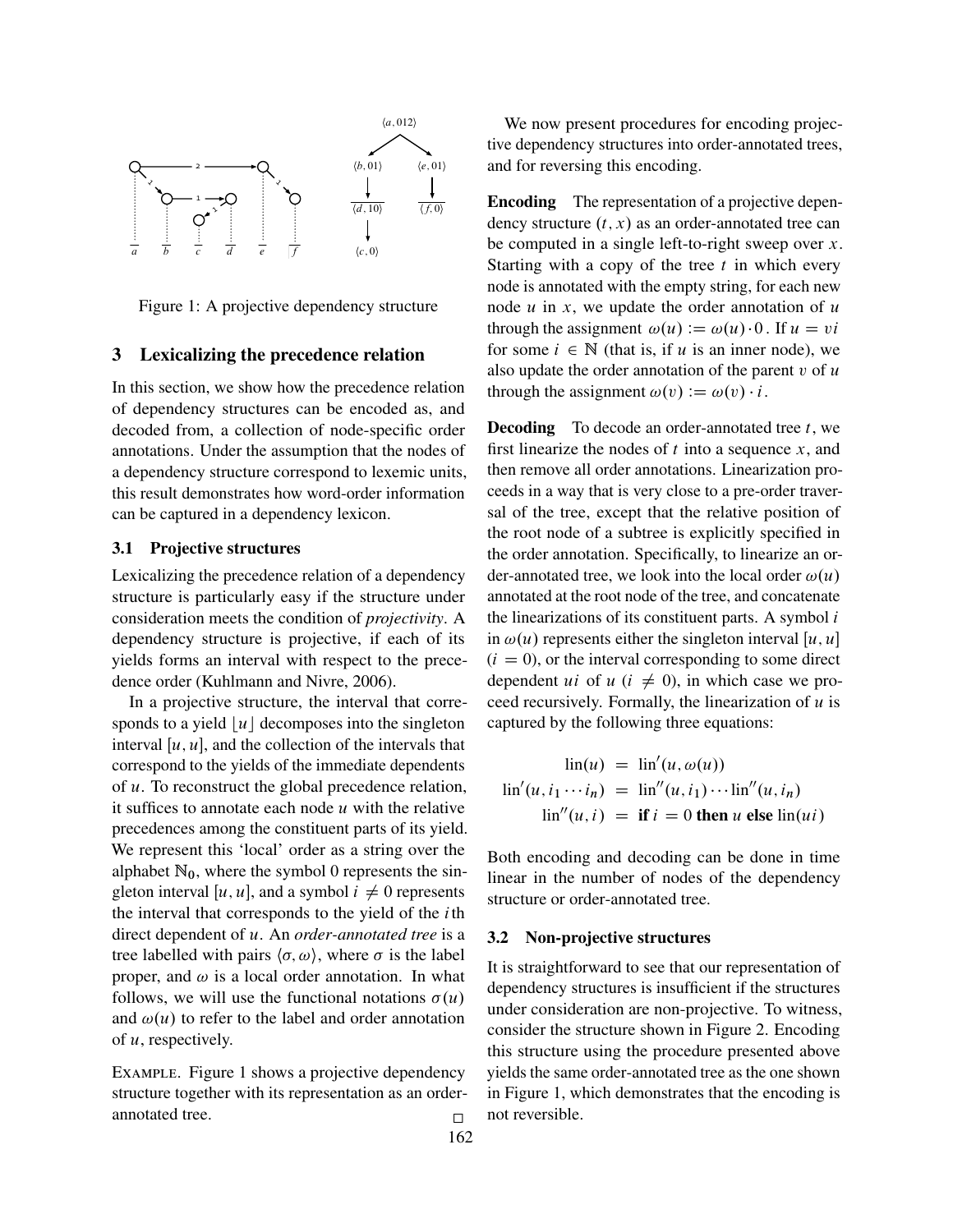

Figure 2: A non-projective dependency structure

Blocks In a non-projective dependency structure, the yield of a node may be spread out over more than one interval; we will refer to these intervals as *blocks*. Two nodes  $v, w$  belong to the same block of a node  $u$ , if all nodes between v and w are governed by  $u$ .

EXAMPLE. Consider the nodes  $b, c, d$  in the structures depicted in Figures 1 and 2. In Figure 1, these nodes belong to the same block of  $b$ . In Figure 2, the three nodes are spread out over two blocks of b (marked by the boxes):  $c$  and  $d$  are separated by a node  $(e)$  not governed by  $b$ .

Blocks have a recursive structure that is closely related to the recursive structure of yields: the blocks of a node u can be decomposed into the singleton  $[u, u]$ , and the blocks of the direct dependents of  $u$ . Just as a projective dependency structure can be represented by annotating each yield with an order on its constituents, an unrestricted structure can be represented by annotating each block.

Extended order annotations To represent orders on blocks, we extend our annotation scheme as follows. First, instead of a single string, an annotation  $\omega(u)$  now is a tuple of strings, where the kth component specifies the order among the constituents of the  $k$ th block of  $u$ . Second, instead of one, the annotation may now contain multiple occurrences of the same dependent; the kth occurrence of i in  $\omega(u)$ represents the  $k$ th block of the node  $ui$ .

We write  $\omega(u)_k$  to refer to the kth component of the order annotation of  $u$ . We also use the notation  $(i#k)_u$  to refer to the kth occurrence of i in  $\omega(u)$ , and omit the subscript when the node  $u$  is implicit.

Example. In the annotated tree shown in Figure 2,  $\omega(b)_1 = (0 \# 1)(1 \# 1)$ , and  $\omega(b)_2 = (1 \# 2)$ .

**Encoding** To encode a dependency structure  $(t, x)$ as an extended order-annotated tree, we do a postorder traversal of t as follows. For a given node  $u$ , let us represent a constituent of a block of  $u$  as a triple  $i : [v_l, v_r]$ , where i denotes the node that contributes the constituent, and  $v_l$  and  $v_r$  denote the constituent's leftmost and rightmost elements. At each node  $u$ , we have access to the singleton block  $0 : [u, u]$ , and the constituent blocks of the immediate dependents of  $u$ . We say that two blocks  $i : [v_l, v_r], j : [w_l, w_r]$  can be *merged*, if the node  $v_r$  immediately precedes the node  $w_l$ . The result of the merger is a new block  $ij$ :  $[v_l, w_r]$  that represents the information that the two merged constituents belong to the same block of  $u$ . By exhaustive merging, we obtain the constituent structure of all blocks of  $u$ . From this structure, we can read off the order annotation  $\omega(u)$ .

EXAMPLE. The yield of the node  $b$  in Figure 2 decomposes into  $0 : [b, b], 1 : [c, c],$  and  $1 : [d, d].$ Since  $b$  and  $c$  are adjacent, the first two of these constituents can be merged into a new block  $01 : [b, c];$ the third constituent remains unchanged. This gives rise to the order annotation  $(01, 1)$  for b.

When using a global data-structure to keep track of the constituent blocks, the encoding procedure can be implemented to run in time linear in the number of blocks in the dependency structure. In particular, for projective dependency structures, it still runs in time linear in the number of nodes.

**Decoding** To linearize the kth block of a node  $u$ , we look into the k<sup>th</sup> component of the order annotated at  $u$ , and concatenate the linearizations of its constituent parts. Each occurrence  $(i#k)$  in a component of  $\omega(u)$  represents either the node u itself  $(i = 0)$ , or the kth block of some direct dependent ui of  $u$  ( $i \neq 0$ ), in which case we proceed recursively:

$$
\begin{aligned}\n\text{lin}(u,k) &= \text{lin}'(u,\omega(u)_k) \\
\text{lin}'(u,i_1\cdots i_n) &= \text{lin}''(u,i_1)\cdots \text{lin}''(u,i_n) \\
\text{lin}''(u,(i\#k)_u) &= \text{if } i = 0 \text{ then } u \text{ else } \text{lin}(ui,k)\n\end{aligned}
$$

The root node of a dependency structure has only one block. Therefore, to linearize a tree  $t$ , we only need to linearize the first block of the tree's root node:  $\text{lin}(t) = \text{lin}(\varepsilon, 1).$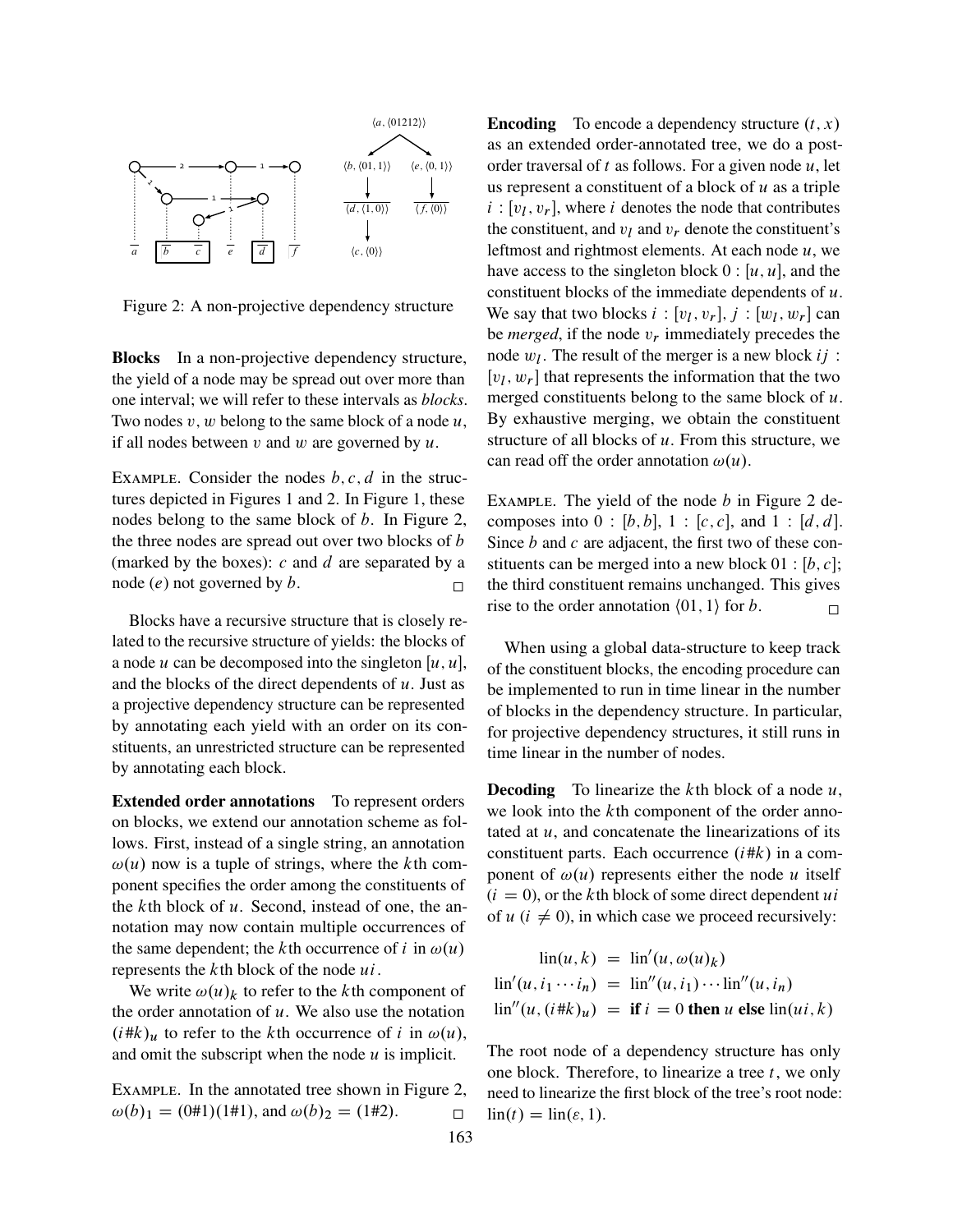Consistent order annotations Every dependency structure over  $\Sigma$  can be encoded as a tree over the set  $\Sigma \times \Omega$ , where  $\Omega$  is the set of all order annotations. The converse of this statement does not hold: to be interpretable as a dependency structure, tree structure and order annotation in an order-annotated tree must be *consistent*, in the following sense.

PROPERTY C1: Every annotation  $\omega(u)$  in a tree t contains all and only the symbols in the collection  $\{0\} \cup \{i \mid ui \in N(t)\}\$ , i.e., one symbol for u, and one symbol for every direct dependent of  $u$ .

PROPERTY C2: The number of occurrences of a symbol  $i \neq 0$  in  $\omega(u)$  is identical to the number of components in the annotation of the node  $ui$ . Furthermore, the number of components in the annotation of the root node is 1.

With this notion of consistency, we can prove the following technical result about the relation between dependency structures and annotated trees. We write  $\pi_{\Sigma}(s)$  for the tree obtained from a tree  $s \in T_{\Sigma \times \Omega}$ by re-labelling every node u with  $\sigma(u)$ .

PROPOSITION 1. For every dependency structure  $(t, x)$  over  $\Sigma$ , there exists a tree s over  $\Sigma \times \Omega$  such that  $\pi_{\Sigma}(s) = t$  and  $\text{lin}(s) = x$ . Conversely, for every consistently order-annotated tree  $s \in T_{\Sigma \times \Omega}$ , there exists a uniquely determined dependency structure  $(t, x)$  with these properties.

### 3.3 Local versions of structural constraints

The encoding of dependency structures as order-annotated trees allows us to reformulate two constraints on non-projectivity originally defined on fully specified dependency structures (Bodirsky et al., 2005) in terms of syntactic properties of the order annotations that they induce:

Gap-degree The *gap-degree* of a dependency structure is the maximum over the number of discontinuities in any yield of that structure.

Example. The structure depicted in Figure 2 has gap-degree 1: the yield of  $b$  has one discontinuity, marked by the node  $e$ , and this is the maximal number of discontinuities in any yield of the structure.  $\Box$ 

Since a discontinuity in a yield is delimited by two blocks, and since the number of blocks of a node  $u$ equals the number of components in the order annotation of  $u$ , the following result is obvious:

PROPOSITION 2. A dependency structure has gap-degree  $k$  if and only if the maximal number of components among the annotations  $\omega(u)$  is  $k + 1$ .

In particular, a dependency structure is projective iff all of its annotations consist of just one component.

Well-nestedness The well-nestedness condition constrains the arrangement of subtrees in a dependency structure. Two subtrees  $t/u_1$ ,  $t/u_2$  *interleave*, if there are nodes  $v_l^1$  $l^1, v_r^1 \in t/u_1$  and  $v_l^2$  $\frac{2}{l}, v_r^2 \in t/u_2$ such that  $v_l^1$  $\frac{1}{l} \prec v_l^2$  $\frac{2}{l} \times v_r^1 \times v_r^2$ . A dependency structure is *well-nested*, if no two of its disjoint subtrees interleave. We can prove the following result:

PROPOSITION 3. A dependency structure is wellnested if and only if no annotation  $\omega(u)$  contains a substring  $i \cdots j \cdots i \cdots j$ , for  $i, j \in \mathbb{N}$ .

Example. The dependency structure in Figure 1 is well-nested, the structure depicted in Figure 2 is not: the subtrees rooted at the nodes  $b$  and  $e$  interleave. To see this, notice that  $b \prec e \prec d \prec f$ . Also notice that  $\omega(a)$  contains the substring 1212.

# 4 Regular dependency languages

The encoding of dependency structures as order-annotated trees gives rise to an encoding of dependency languages as tree languages. More specifically, dependency languages over a set  $\Sigma$  can be encoded as tree languages over the set  $\Sigma \times \Omega$ , where  $\Omega$  is the set of all order annotations. Via this encoding, we can study dependency languages using the tools and results of the well-developed formal theory of tree languages. In this section, we discuss dependency languages that can be encoded as regular tree languages.

# 4.1 Regular tree grammars

The class of regular tree languages, REGT for short, is a very natural class with many characterizations (Gécseg and Steinby, 1997): it is generated by regular tree grammars, recognized by finite tree automata, and expressible in monadic second-order logic. Here we use the characterization in terms of grammars. Regular tree grammars are natural candidates for the formalization of dependency lexicons, as each rule in such a grammar can be seen as the specification of a word and the syntactic categories or grammatical functions of its immediate dependents.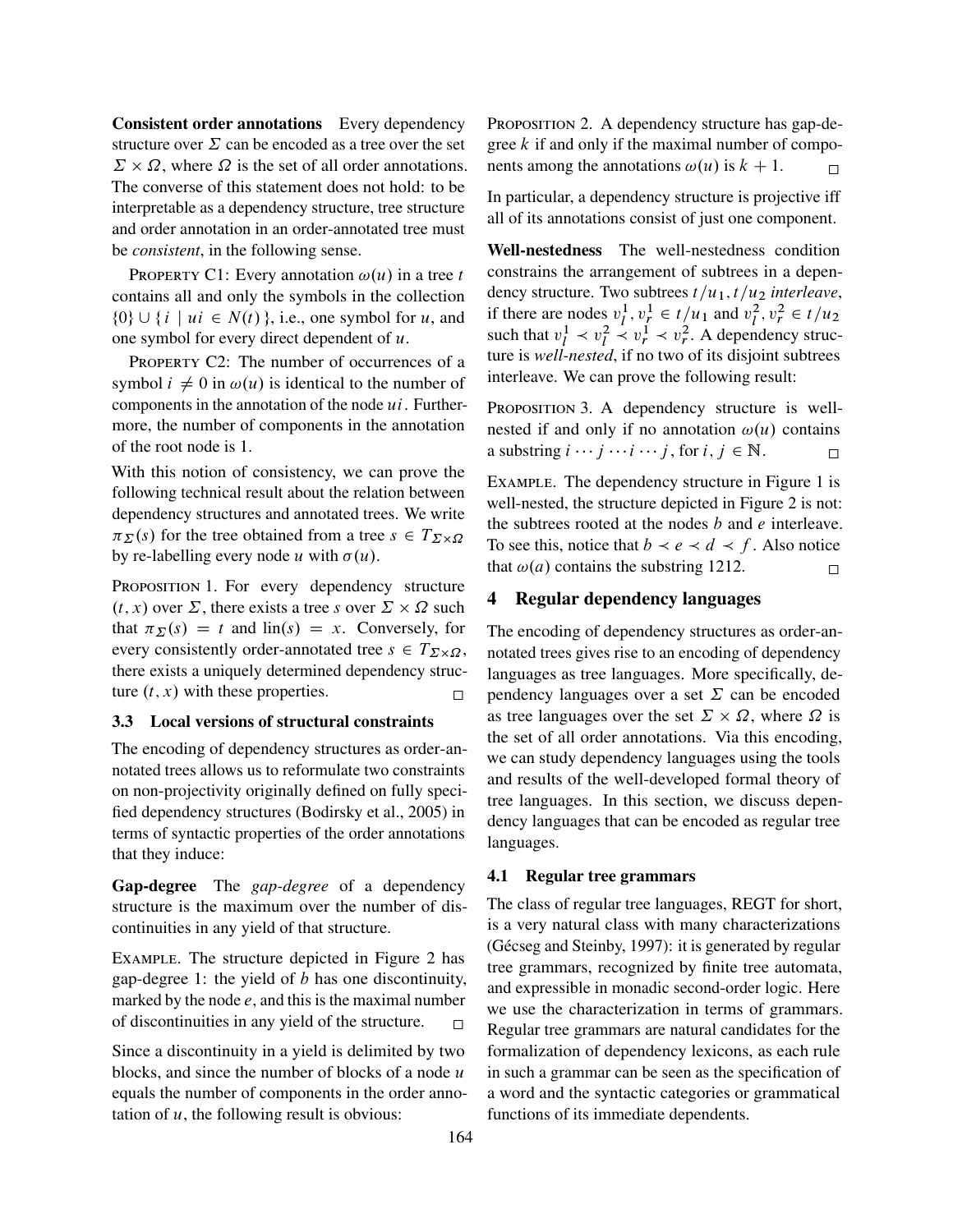Formally, a *(normalized) regular tree grammar* is a construct  $G = (N_G, \Sigma_G, S_G, P_G)$ , in which  $N_G$ and  $\Sigma_G$  are finite sets of non-terminal and terminal symbols, respectively,  $S_G \in N_G$  is a dedicated start symbol, and  $P_G$  is a finite set of productions of the form  $A \rightarrow \sigma(A_1 \cdots A_n)$ , where  $\sigma \in \Sigma_G$ ,  $A \in N_G$ , and  $A_i \in N_G$ , for every  $i \in [n]$ . The *(direct) derivation relation* associated to G is the binary relation  $\Rightarrow_G$  on the set  $T_{\Sigma_G \cup N_G}$  defined as follows:

$$
\frac{t \in T_{\Sigma_G \cup N_G} \qquad t/u = A \qquad (A \to s) \in P_G}{t \Rightarrow_G t[u \mapsto s]}
$$

Informally, each step in a derivation replaces a nonterminal-labelled leaf by the right-hand side of a matching production. The *tree language* generated by  $G$  is the set of all terminal trees that can eventually be derived from the trivial tree formed by its start symbol:  $L(G) = \{ t \in T_{\Sigma_G} \mid S_G \Rightarrow^*_{G} t \}.$ 

# 4.2 Regular dependency grammars

We call a dependency language *regular*, if its encoding as a set of trees over  $\Sigma \times \Omega$  forms a regular tree language, and write REGD for the class of all regular dependency languages. For every regular dependency language  $L$ , there is a regular tree grammar with terminal alphabet  $\Sigma \times \Omega$  that generates the encoding of L. Similar to the situation with individual structures, the converse of this statement does not hold: the consistency properties mentioned above impose corresponding syntactic restrictions on the rules of grammars G that generate the encoding of L.

PROPERTY C1': The  $\omega$ -component of every production  $A \to \langle \sigma, \omega \rangle (A_1 \cdots A_n)$  in G contains all and only symbols in the set  $\{0\} \cup \{i \mid i \in [n]\}.$ 

PROPERTY C2': For every non-terminal  $X \in N_G$ , there is a uniquely determined integer  $d<sub>X</sub>$  such that for every production  $A \rightarrow \langle \sigma, \omega \rangle (A_1 \cdots A_n)$  in G,  $d_{A_i}$  gives the number of occurrences of i in  $\omega$ ,  $d_A$ gives the number of components in  $\omega$ , and  $d_{S_G} = 1$ . It turns out that these properties are in fact sufficient to characterize the class of regular tree grammars that generate encodings of dependency languages. In but slight abuse of terminology, we will refer to such grammars as *regular dependency grammars*.

Example. Figure 3 shows a regular tree grammar that generates a set of non-projective dependency structures with string language  $\{a^n b^n \mid n \ge 1\}$ .



Figure 3: A grammar for a language in  $REGD(1)$ 

### 5 Structural constraints and formal power

In this section, we present our results on the generative capacity of regular dependency languages, linking them to a large class of mildly context-sensitive grammar formalisms.

#### 5.1 Gap-restricted dependency languages

A dependency language L is called *gap-restricted*, if there is a constant  $c_l > 0$  such that no structure in L has a gap-degree higher than  $c<sub>L</sub>$ . It is plain to see that every regular dependency language is gap-restricted: the gap-degree of a structure is directly reflected in the number of components of its order annotations, and every regular dependency grammar makes use of only a finite number of these annotations. We write  $REGD(k)$  to refer to the class of regular dependency languages with a gap-degree bounded by  $k$ .

Linear Context-Free Rewriting Systems Gap-restricted dependency languages are closely related to Linear Context-Free Rewriting Systems (LCFRS) (Vijay-Shanker et al., 1987), a class of formal systems that generalizes several mildly context-sensitive grammar formalisms. An LCFRS consists of a regular tree grammar G and an interpretation of the terminal symbols of this grammar as linear, non-erasing functions into tuples of strings. By these functions, each tree in  $L(G)$  can be evaluated to a string.

Example. Here is an example for a function:

$$
f(\langle x_1^1, x_1^2 \rangle, \langle x_2^1 \rangle) = \langle ax_1^1, x_2^1 x_1^2 \rangle
$$

This function states that in order to compute the pair of strings that corresponds to a tree whose root node is labelled with the symbol  $f$ , one first has to compute the pair of strings corresponding to the first child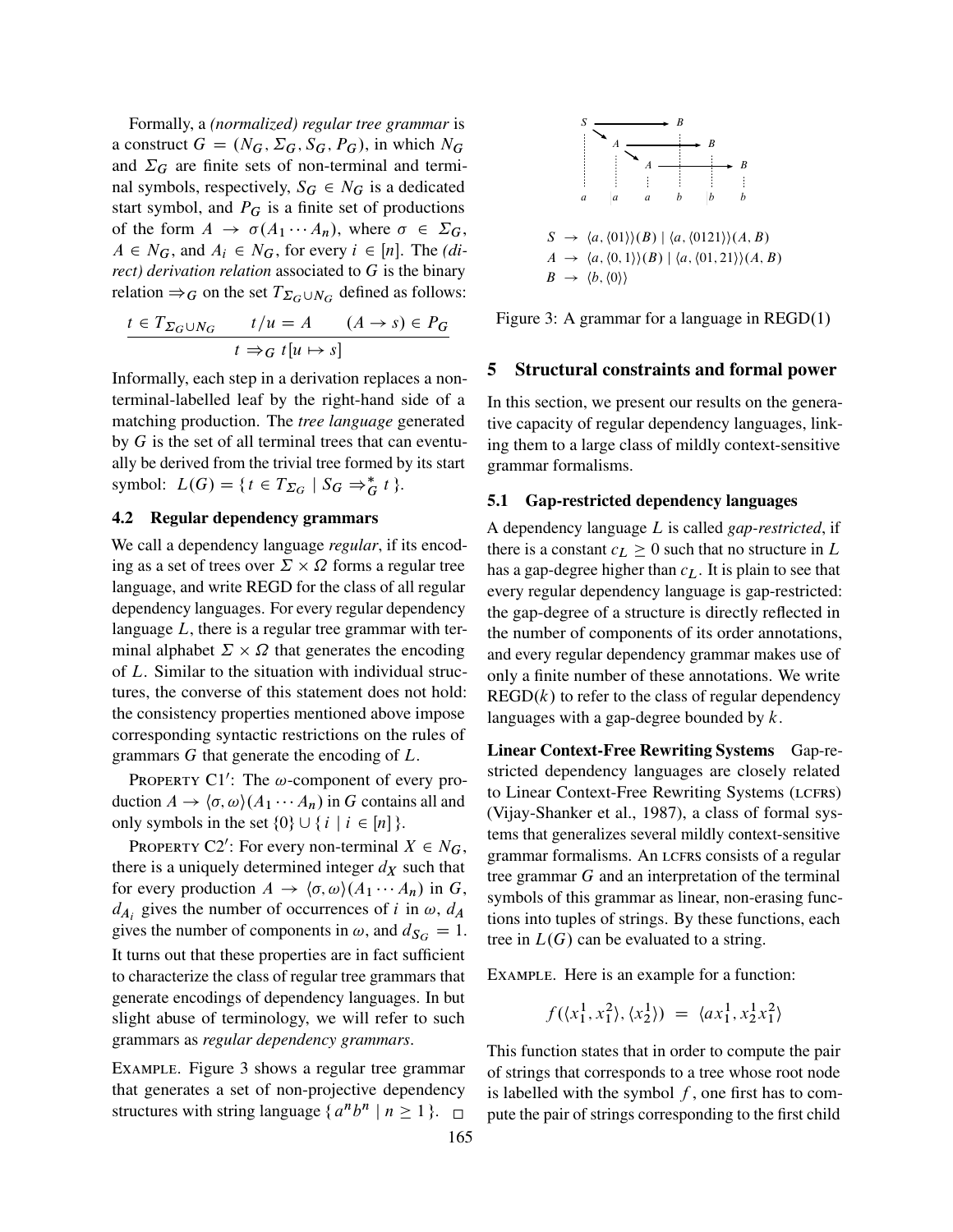of the root node  $(\langle x_1^1, x_1^2 \rangle)$  and the single string corresponding to the second child  $(\langle x_2^1 \rangle)$ , and then concatenate the individual components in the specified order, preceded by the terminal symbol  $a$ .

We call a function *lexicalized*, if it contributes exactly one terminal symbol. In an LCFRS in which all functions are lexicalized, there is a one-to-one correspondence between the nodes in an evaluated tree and the positions in the string that the tree evaluates to. Therefore, tree and string implicitly form a dependency structure, and we can speak of the *dependency language* generated by a lexicalized LCFRS.

Equivalence We can prove that every regular dependency grammar can be transformed into a lexicalized LCFRS that generates the same dependency language, and vice versa. The basic insight in this proof is that every order annotation in a regular dependency grammar can be interpreted as a compact description of a function in the corresponding LCFRS. The number of components in the order-annotation, and hence, the gap-degree of the resulting dependency language, corresponds to the *fan-out* of the function: the highest number of components among the arguments of the function (Satta, 1992).<sup>1</sup> A technical difficulty is caused by the fact that LCFRS can swap components:  $f(\langle x_1^1, x_1^2 \rangle) = \langle ax_1^2, x_1^1 \rangle$ . This commutativity needs to be compiled out during the translation into a regular dependency grammar.

We write  $LLCFRL(k)$  for the class of all dependency languages generated by lexicalized LCFRS with a fan-out of at most k.

PROPOSITION 4. REGD $(k)$  = LLCFRL $(k + 1)$ 

In particular, the class  $REGD(0)$  of regular dependency languages over projective structures is exactly the class of dependency languages generated by lexicalized context-free grammars.

Example. The gap-degree of the language generated by the grammar in Figure 3 is bounded by 1. The rules for the non-terminal A can be translated into the following functions of an equivalent LCFRS:

$$
f_{\langle a,\langle 0,1\rangle\rangle}(\langle x_1^1\rangle) = \langle a, x_1^1\rangle
$$
  

$$
f_{\langle a,\langle 01,21\rangle\rangle}(\langle x_1^1, x_1^2\rangle, \langle x_2^1\rangle) = \langle ax_1^1, x_2^1 x_1^2\rangle
$$

The fan-out of these functions is 2.  $\Box$ 

# 5.2 Well-nested dependency languages

The absence of the substring  $i \cdots j \cdots i \cdots j$  in the order annotations of well-nested dependency structures corresponds to a restriction to 'well-bracketed' compositions of sub-structures. This restriction is central to the formalism of Coupled-Context-Free Grammar (CCFG) (Hotz and Pitsch, 1996).

It is straightforward to see that every cc<sub>FG</sub> can be translated into an equivalent LCFRS. We can also prove that every LCFRS obtained from a regular dependency grammar with well-nested order annotations can be translated back into an equivalent ccFG. We write  $\text{REGD}_{wn}(k)$  for the well-nested subclass of  $REGD(k)$ , and  $LCCFL(k)$  for the class of all dependency languages generated by lexicalized ccFGs with a fan-out of at most k.

PROPOSITION 5. REGD<sub>*wn*</sub> $(k)$  = LCCFL $(k + 1)$ 

As a special case, Coupled-Context-Free Grammars with fan-out 2 are equivalent to Tree Adjoining Grammars (TAGS) (Hotz and Pitsch, 1996). This enables us to generalize a previous result on the class of dependency structures generated by lexicalized TAGs (Bodirsky et al., 2005) to the class of generated dependency languages, LTAL.

PROPOSITION 6. REGD<sub>*wn*</sub> $(1)$  = LTAL  $\Box$ 

# 6 Conclusion

In this paper, we have presented a lexicalized reformulation of two structural constraints on non-projective dependency representations, and shown that combining dependency lexicons that satisfy these constraints with a regular means of syntactic composition yields classes of mildly context-sensitive dependency languages. Our results make a significant contribution to a better understanding of the relation between the phenomenon of non-projectivity and notions of formal power.

The close link between restricted forms of nonprojective dependency languages and mildly contextsensitive grammar formalisms provides a promising starting point for future work. On the practical side, it should allow us to benefit from the experience in building parsers for mildly context-sensitive formalisms when addressing the task of efficient nonprojective dependency parsing, at least in the frame-

<sup>&</sup>lt;sup>1</sup>More precisely, gap-degree  $=$  fan-out  $-1$ .